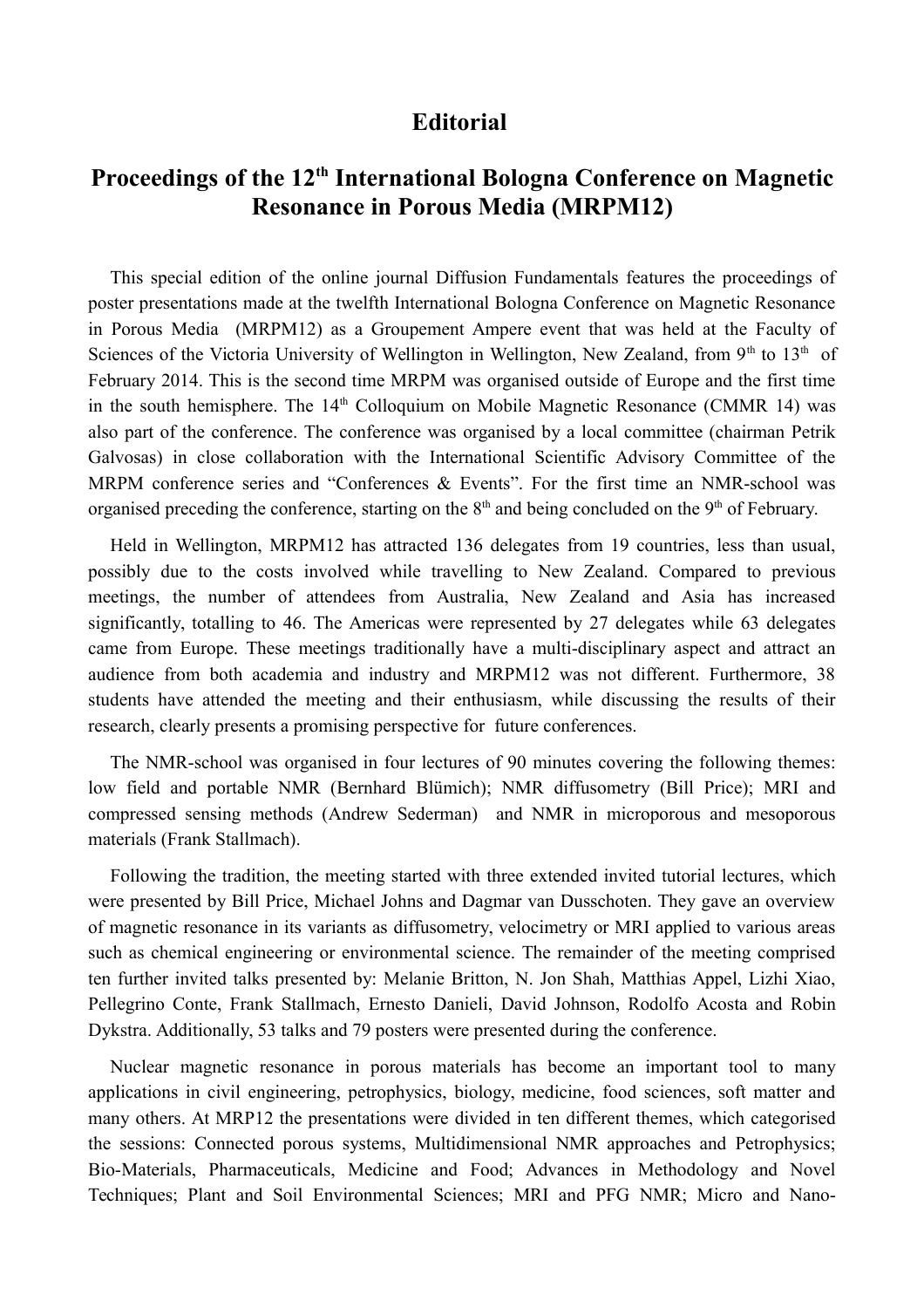structured Materials; Chemical Engineering; Energy and Related Materials; DNP and Hyperpolarization; Hardware Development. New developments for mobile technologies and applications took place in the CMMR, which was incorporated as one session of the conference program.

The Giulio Cesare Borgia prize is presented at MRPM meetings to an emerging researcher who shows the greatest promise for future scientific leadership. The Prize is established in memory of the late Professor Borgia's contribution to the development of Magnetic Resonance in Porous Media, his encouragement of young people setting out into this area of research and his work in establishing the conference series. The prize is sponsored by the Dipartimento di Ingegneria Civile, Chimica, Ambientale e dei Materiali (DICAM) of the University of Bologna. In 2014, the prize of Euro 3000 was awarded to Jeffery Paulsen (Schlumberger-Doll Research, Boston, USA) "for his contributions to the understanding of multidimensional NMR diffusion experiments and its wider contributions to NMR in porous media ".

Differently from previous years, three Poster prizes (books donated by Bernhard Blümich and Eiichi Fukushima) were awarded at MRPM12. The winners were: Pim Donkers (Eindhoven University of Technology, The Netherlands), Patrick Vogel (Magnetic Resonance Bavaria e.V., Germany) and Huabing Liu (Victoria University of Wellington, New Zealand).

The organisers would like to acknowledge the 13 meeting sponsors: Magritek Ltd; Bruker BioSpin GmbH; MR Solutions Ltd; Oxford Instruments; Schlumberger-Doll Research; Stelar Srl; HTS-110; Pure Devices; Shell; Tecmag; The MacDiarmid Institute; University of Bologna and University of Wellington. Several of these companies had registered delegates in the meeting and exposed their products during the conference.

The academic sessions were accompanied by a social programme that included an excursion to Zealandia, a groundbreaking, community-driven eco-restoration project. This excursion also included a speech from Nancy McIntosh-Ward, former CEO of Zealandia and close friend of the late Sir Paul Callaghan. She shared her memories about Paul's passionate involvement regarding the Zealandia vision with the conference delegates. The conference dinner was held in the function centre of Macs Brewery.

During the MRPM General Assembly it was agreed that he next meeting would be hosted by the University of Bologna, Italy, from  $4<sup>th</sup>-8<sup>th</sup>$  September 2016. Members of the division steering committee Christoph Arns (Chair), Frank Stallmach (Vice Chair), Petrik Galvosas (Current Meeting Organiser), Peter McDonald (Past Meeting Organiser), Villiam Bortolotti (Future Meeting Organiser) and Paola Fantazzini (ex-officio)) were elected along with 8 new members of the scientific advisory committee to replace those stepping down after 4 or more years of service. Finally, 24 students and 50 full delegates joined Groupement Ampere as a result of attending the meeting.

Original papers for these proceedings were submitted in follow up to the poster presentations at the meeting. A separate volume of Oral Proceedings is being published in parallel with this edition of Diffusion Fundamentals in the Elsevier journal Microporous and Mesoporous Materials (http://www.journals.elsevier.com/microporous-and-mesoporous-materials/).